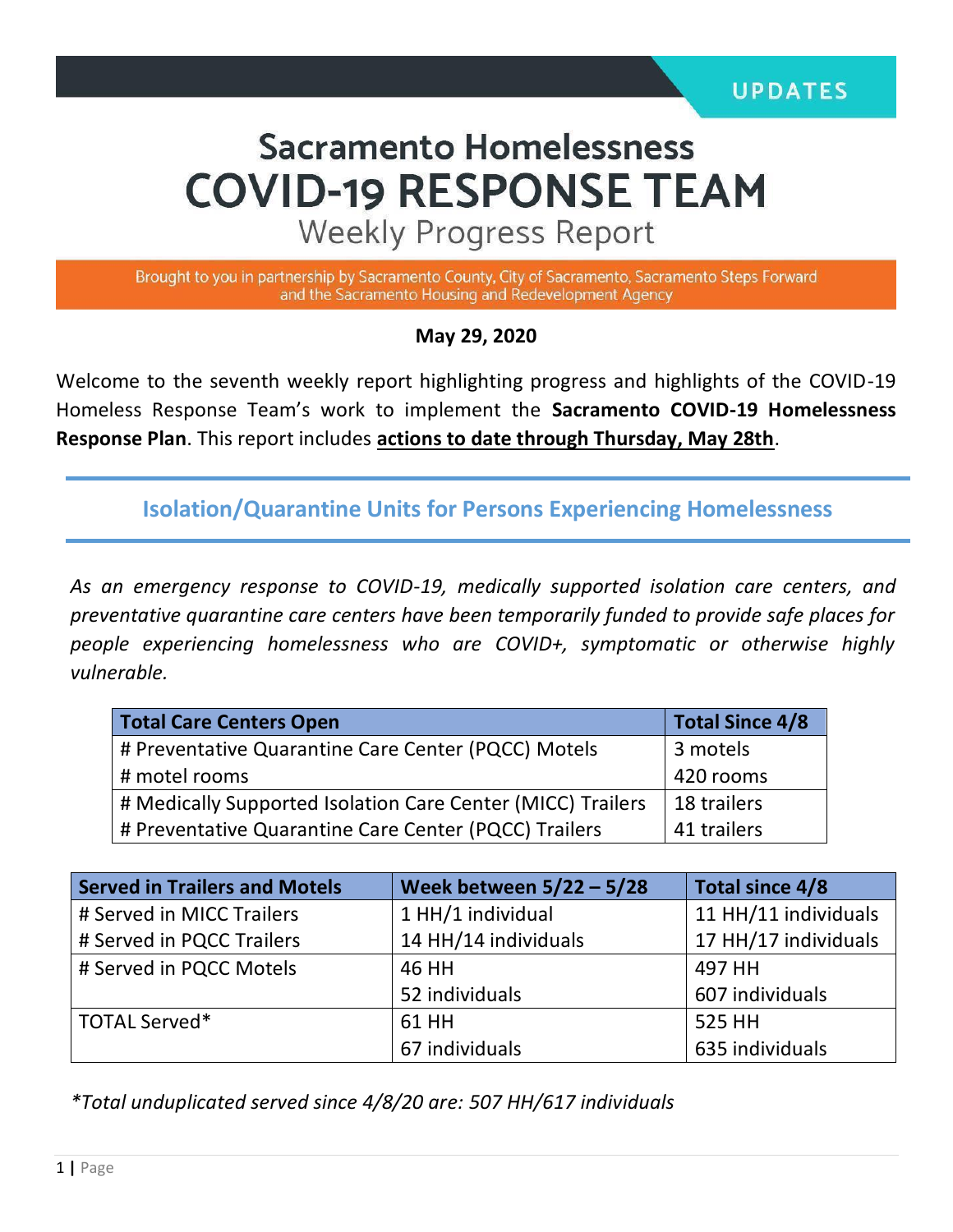- A small number of Registered Nurses from the COVID-19 Medical Assistance and Supply Team (CMAST) will remain onsite to support the MICC-trailers and another number have been diverted to PQCC-motels and will provide onsite support to guests 7-days per week.
- Designated referral partners who are referring into the program include hospitals, Federally Qualified Health Clinics (FQHCs), outreach teams, correctional health, emergency shelters, law enforcement and other homeless service providers.

### **Ensuring Safety and Health for Persons Living Outdoors**

*This strategy is focused around providing coordinated support to people who are unsheltered to remain safely in place per CDC guidance to slow the spread of COVID-19.*

| <b>Sanitation Stations</b>  | Total since 4/8 |  |  |
|-----------------------------|-----------------|--|--|
| <b>Handwashing Stations</b> | .56             |  |  |
| l Toilets                   | 4c              |  |  |
| Locations                   |                 |  |  |

*\*Placement of stations is dynamic, and equipment may be moved*

| <b>Encampment Activities</b>             | Week between<br>$5/22 - 5/28$ | Total since 4/8 |
|------------------------------------------|-------------------------------|-----------------|
| # Meals served through Loaves and Fishes | 1,000                         | 7,600           |
| # Meals served by Sacramento Covered     | 2,000                         | 14,800          |
| # Meals served by volunteer groups*      | 5,969                         | 17,907          |

*\*This is the third week of tracking for meals served by volunteer groups, which includes organizations funded by Donate4Sacramento. We will continue to report on this number.* 

| <b>Encampments and Outreach</b>                | Total |
|------------------------------------------------|-------|
| # Designated Outreach Navigators               |       |
| # Encampments Identified with 20+ individuals  |       |
| # Encampments Identified with < 20 individuals |       |
| TOTAL Encampments Identified                   |       |

- The Response Team pilot expansion of water bottle delivery to six sites with satellite delivery services for one month will begin on Monday. Additional methods for providing water continue to be assessed as well.
- A network of 28 volunteer groups, 20 groups funded by Donate4Sacramento, have been delivering food and water to encampments.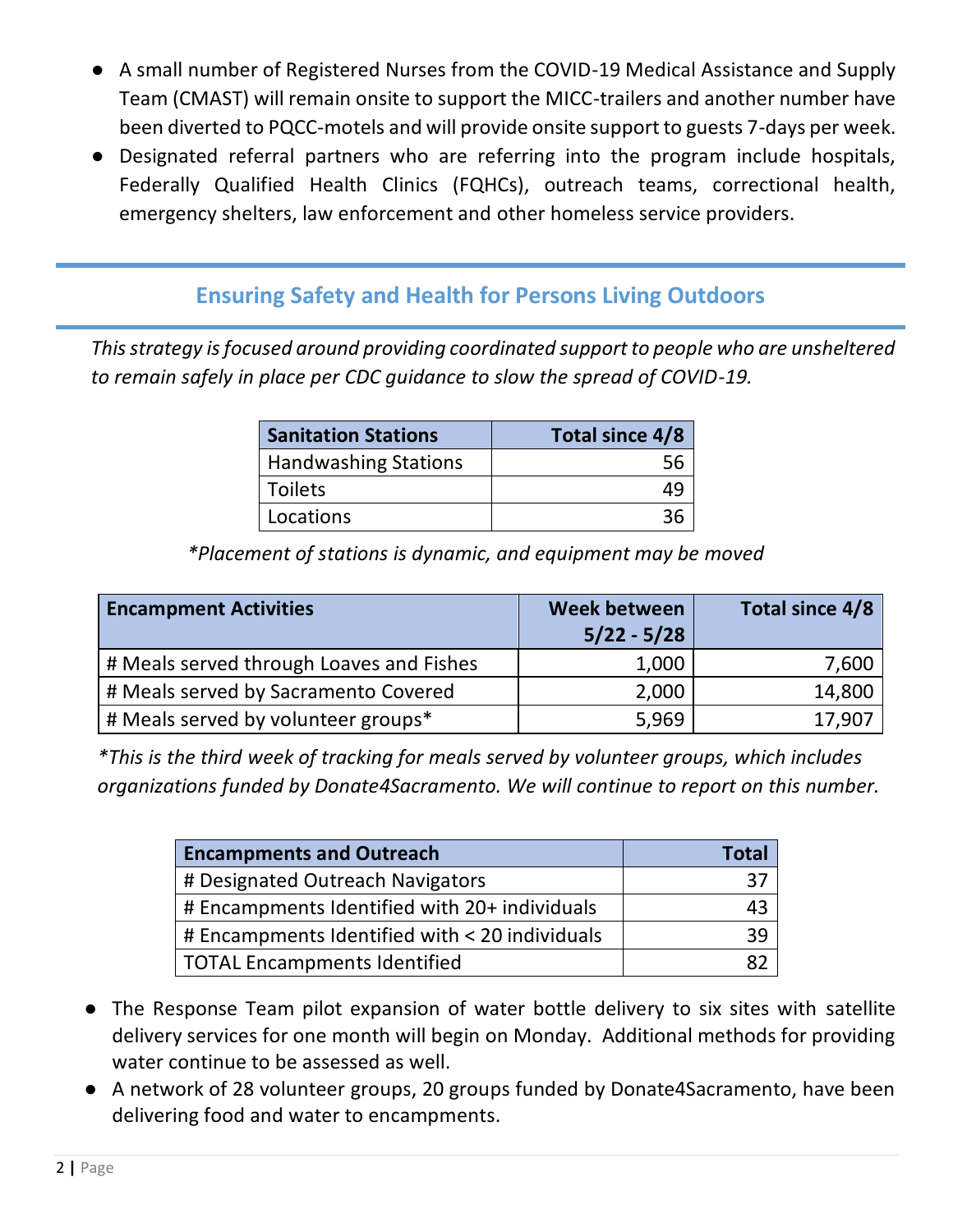- Medical assistance has been provided to 47 encampment areas to date by volunteer medical students from UC Davis Medical School and California Northstate University, local health care providers and a Medical Integrated Health Unit, and by the WellSpace Health Street Nursing program.
- A private provider of trash removal services has been contracted for clean-up near sanitation station locations and in areas where food is distributed. This COVID related service augments clean-up occurring by the City and County.
- Servicing of sanitation stations is included with the deployment of the stations and will continue.





## **Keeping Existing Emergency Shelters Safe and Operational**

*This strategy ensures that existing shelters can safely remain open following CDC guidelines, moving vulnerable guests into COVID prevention care centers, and continuing to serve the general homeless populations.* 

- Elica Health's Health on Wheels mobile clinic continues to visit eight congregate shelters per week to provide primary care, emergency dental services and testing for COVID-19.
- The Nurse Advice Line for shelter staff to access real-time, health services support is as follows: Monday-Friday 9-5PM and Saturday-Sunday 10AM-4PM.
- Held weekly calls with private and publicly funded shelters.



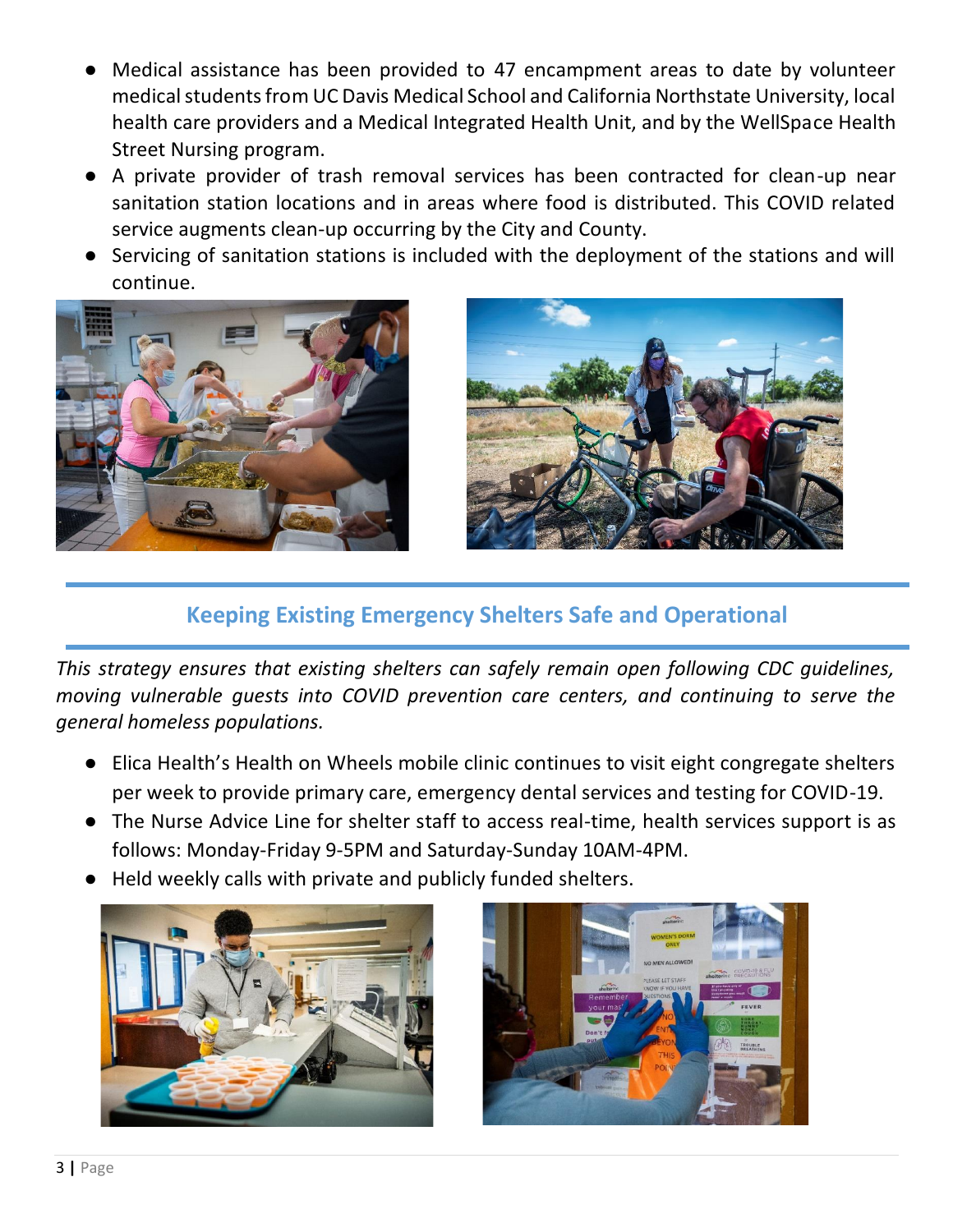# **COVID Testing**

*County Public Health with medical partners are completing robust COVID testing at shelters, encampments and isolation/quarantine care centers with the goal of being able to do widespread testing to ensure the health and safety of people experiencing homelessness.* 

| <b>Testing Locations</b> | <b>Testing Partner</b> | # Tests             | <b>Positive</b> | <b>Negative</b> | <b>Pending</b> |
|--------------------------|------------------------|---------------------|-----------------|-----------------|----------------|
|                          |                        | <b>Administered</b> | <b>Results</b>  | <b>Results</b>  | <b>Tests</b>   |
| <b>Shelters</b>          | Elica Health           | 183                 |                 | 183             |                |
| Encampments              | Joan Viteri            | 70                  |                 | 70              |                |
|                          | <b>Memorial Clinic</b> |                     |                 |                 |                |
| Isolation/Quarantine     | <b>DHS Medical</b>     | 179                 |                 | 178             |                |
| <b>Care Centers</b>      | <b>Staff</b>           |                     |                 |                 |                |

- Our COVID testing effort in shelters has concluded. Testing kits will continue to be available to shelters.
- The Department of Health Services provides 200 tests per week to the Joan Viteri Memorial Clinic (JVMC) medical team to test unsheltered people experiencing homelessness. Testing will continue in encampments.
- Testing is a condition of referral into the isolation/quarantine care centers. DHS medical staff will continue to administer tests at those locations to guests.



*Photos by: Hector Amezcua*